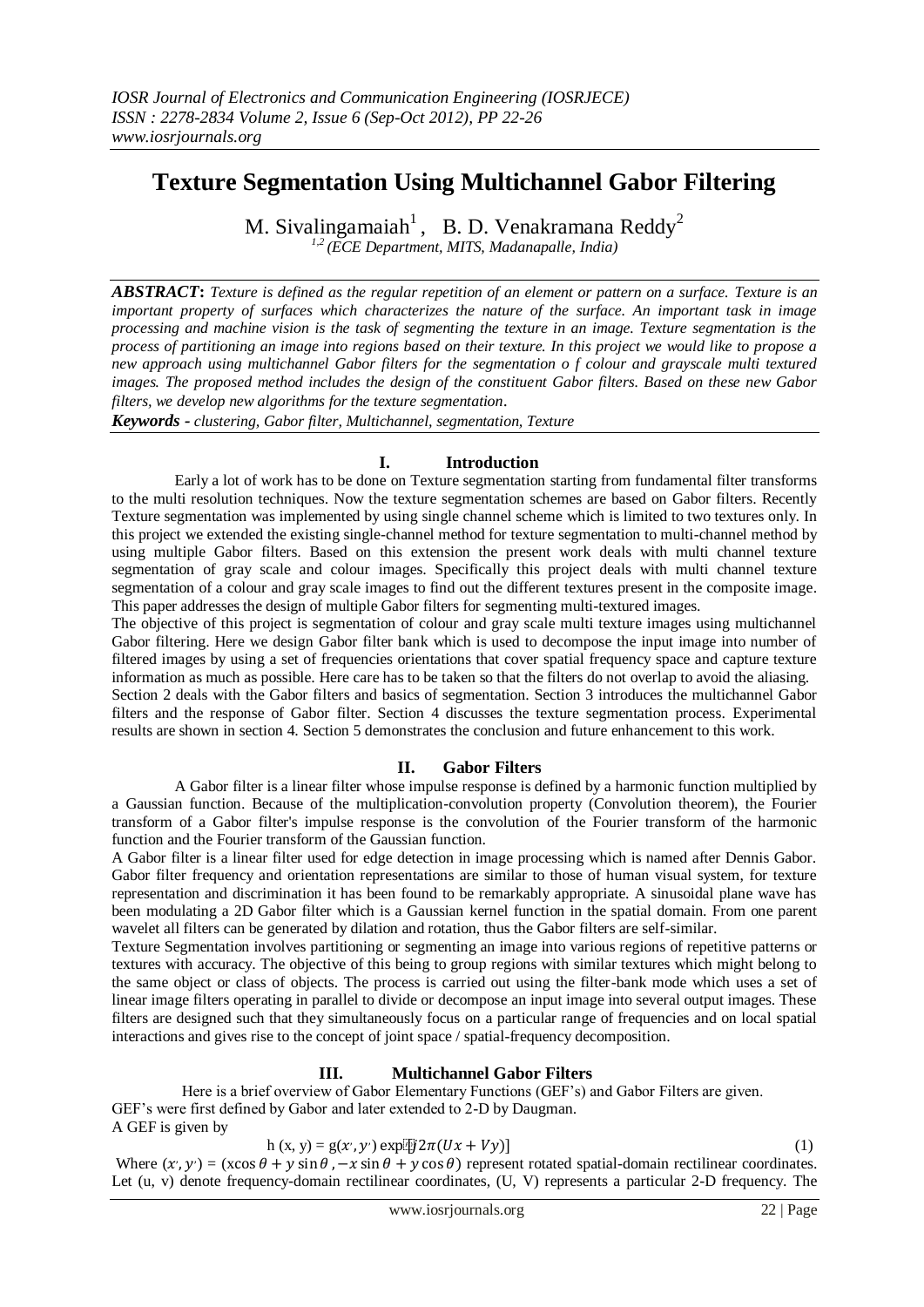complex exponential is a 2-D complex sinusoid at frequency  $F = \sqrt{U^2 + V^2}$  and  $\varphi = \tan^{-1} \frac{V}{U}$  $\frac{v}{U}$  and specifies the orientation of the sinusoid. The function  $g(x, y)$  is the 2-D Gaussian.

$$
g(x, y) = \frac{1}{2\pi\sigma_x \sigma_y} exp\left\{-\frac{1}{2} \left[ \frac{x^2}{\sigma_x^2} + \frac{y^2}{\sigma_y^2} \right] \right\}
$$
 (2)

#### Where  $\sigma_x$  and  $\sigma_y$  characterize the spatial extent and bandwidth of the filter.

The Gaussian's major and minor axis widths are determined by  $\sigma_x$  and  $\sigma_y$ , it is rotated by an angle  $\theta$  with respect to the positive u-axis and it is centered about the frequency (U,V) . Thus, the GEF acts as a band pass filter. In most cases, letting  $\sigma_x = \sigma_y = \sigma$  is a reasonable design choice. If it assumed that  $\sigma_x = \sigma_y = \sigma$ , then the parameter  $\theta$ is not needed and the equation of GEF simplifies to

h (x, y) = 
$$
\frac{1}{2\pi\sigma^2}
$$
 exp $\left\{-\frac{(x^2+y^2)}{2\sigma^2}\right\}$  exp[ $j2\pi(Ux + vY)$ ] (3)

We now define the Gabor Filter  $O_h$  by

$$
m(x,y) = O_h(i(x,y)) = | i(x,y) \otimes h(x,y) |
$$
\n(4)

\n(4)

Accurate segmentation only occurs if the parameters defining the Gabor filters are suitably chosen.



**Figure 1** .Multichannel Gabor Filter Responses with parameters  $(sig1, sig2) = (10, 11)$ ,  $(u, v) = 0.3$ The above diagram shows the responses of Multichannel Gabor Filters for spatial extent in x &y directions (sig1, sig2)=(5, 5) and frequency-domain rectilinear coordinates (u, v)=(0.5, 0.5). Here we consider the size of the filter mask is 50 x 50.





Figure 2.Texture Segmentation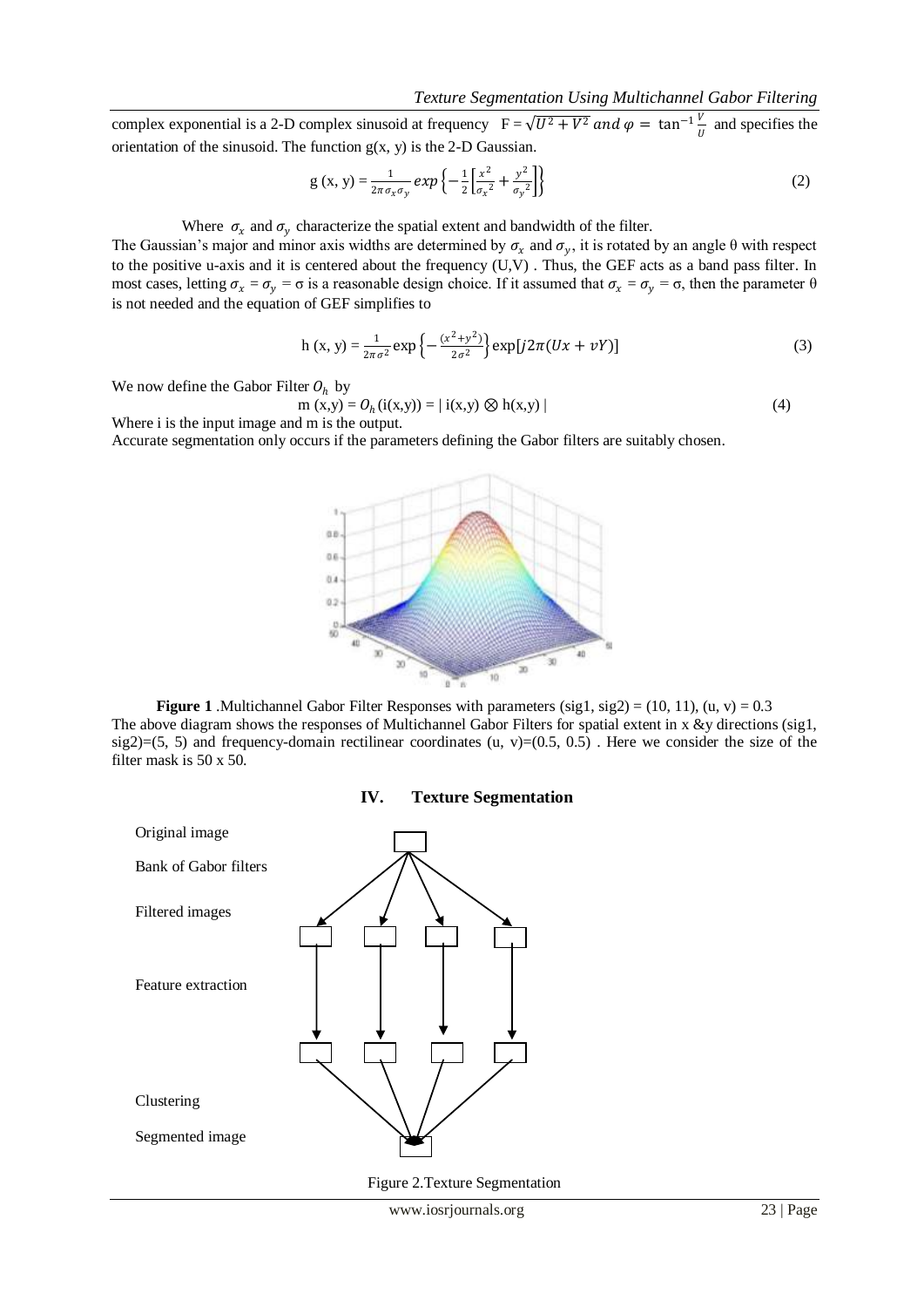The process of texture segmentation using multi-channel filtering involves the following steps[12]:

- Filter bank design,
- Decomposition of the input image using the filter bank,
- Feature extraction, and
- Clustering of pixels in the feature space.

## **(A) Filter Bank Design**

The number of filters required is  $\theta log_2(N_c/2)$ 

Where as  $N_c$  the width of an image,  $\theta$  is the orientation separation. For an image of width 256 pixels and orientation separation of  $30^0$ , 42 filters are required[12].

## **(B) Filtering Image With Filter Bank**

After designing the filter bank, the image was passed through the filter bank then the image was decomposed into the number of textures.

#### **(C) Feature Extraction**

Smoothing can be obtained by applying low pass filtering. In an image the low frequency components represents contrast and intensity, where as the high frequency components represents edges and sharp details present in the image. If we apply smoothing all the low frequency components are allowed and high frequency components are attenuated. That means the contrast  $\&$  intensities are highlighted and edges  $\&$  sharp details are attenuated. As a result we get the blurred image. However, too much smoothing can have a negative effect on the localization of texture region edges. Image segmentation can be done by detecting the edges. Smoothing filters attenuates the edges. So care has to be taken while applying spatial smoothing[12].

#### **(D) Clustering In The Feature Space**

The final step is to cluster the pixels into a number of clusters representing the texture regions. The algorithm of k-means is as follows:

- 1. Initialize centroids of K-clusters randomly.
- 2. Assign each sample to the nearest centroid.
- 3. Calculate centroids (means) of K-clusters.
- 4. If centroids are unchanged, done. Otherwise, go to step 2.

When clustering is done, each pixel is labelled with its respective cluster, finally producing the segmented image.



## **V. Experimental Results**

Figure 3. Segmentation of four texture gray scale image (a) input image (b) segmented image for  $\theta$  =  $45^{\circ}$  and  $N_e = 256$  pixels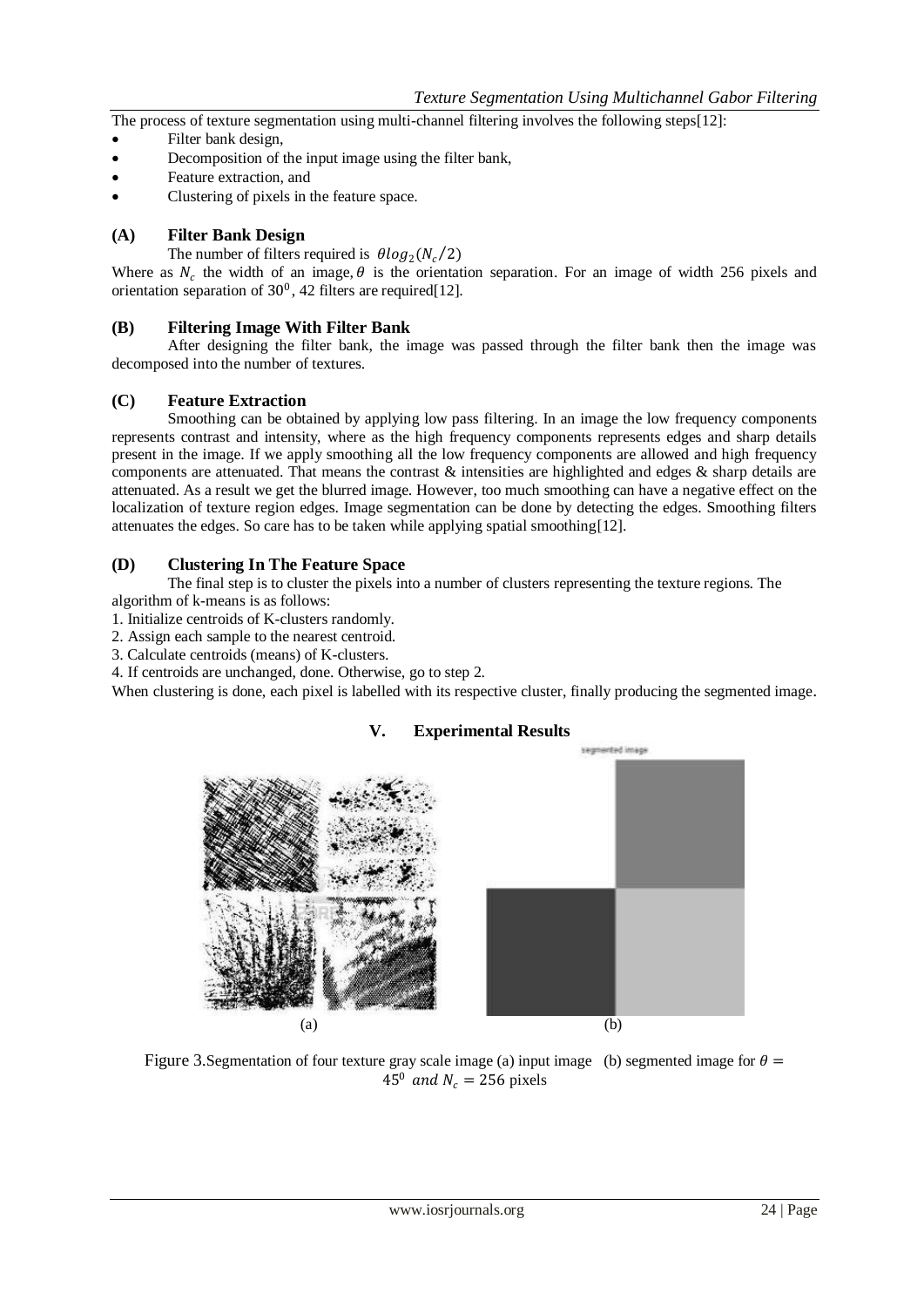

Figure 4. Segmentation of five texture gray scale image (a) input image(d) segmented image for  $\theta$  =  $30^0$  and  $N_c = 204$  pixels



Figure 5. Segmentation of four texture colour image (a) input image (b) segmented image for  $\theta = 45^{\circ}$  and  $N_c =$ 225 pixels





The segmentation four textured and five textured gray scale and colour images were observed here. From the results it is clear that the multichannel Gabor filtering scheme was suitable for the segmentation of multi textured images. And also from the results we observed that the edges of the textures are discriminated clearly.